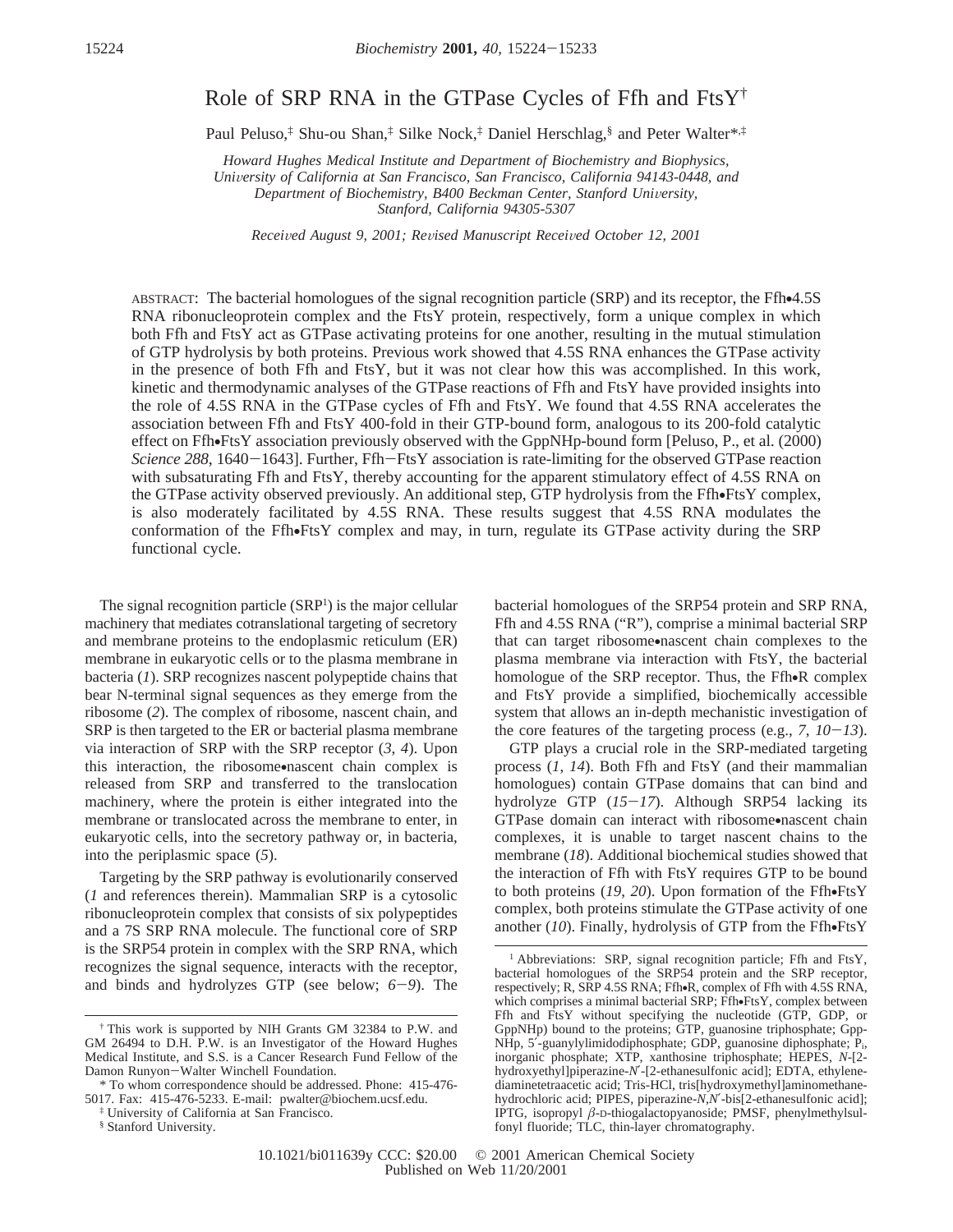complex is required for dissociation of the complex, allowing the SRP components to be recycled (*21*, *22*).

The GTPase domains of Ffh and FtsY define them as members of a unique subfamily of G proteins (*15*-*17*). Both proteins contain a central GTPase domain that shares homology with other members of the G protein family such as Ras and EF-Tu. An N-terminal helical domain together with this GTPase domain forms a structural and functional unit, called collectively the NG-domain, that is unique for this subfamily of G proteins (*16*, *17*). In addition to the NGdomain which is conserved between Ffh and FtsY, each protein possesses a specialized domain that enables it to mediate protein targeting. FtsY has an acidic pre-N-domain, or A-domain, which enables FtsY to interact with the membrane (*23*). Potentially, interaction of this A-domain with phospholipid membranes and possibly with the translocation machinery could modulate the GTPase activity of FtsY (*24*, *25*). On the other hand, Ffh possesses a unique C-terminal methionine-rich domain, or M-domain, which contains the binding pocket for signal sequences (*6*, *9*, *26*, *27*). A positively charged helix-turn-helix motif in the M-domain also provides the binding site for the SRP RNA (*8*, *9*, *27*, *28*). Communications between the M- and NG-domain presumably occur during the targeting pathway to allow the cycle of signal sequence binding/release and the cycle of GTP binding/hydrolysis to be coupled to one another.

While early biochemical studies identified specific functional roles for the different protein subunits (*1* and references therein), the SRP RNA appeared to be nothing more than a scaffold that holds these proteins together in a complex (*29*). The identification of 4.5S RNA, a smaller SRP RNA in *Escherichia coli* that binds only a single protein, was therefore intriguing. This smaller RNA contains the most phyllogenetically conserved region of the SRP RNA, domain IV, which is likely to have been maintained for functional purposes (*30*, *31*). Moreover, chemical probing studies showed that many of the bases in domain IV are highly solvent accessible even in the presence of Ffh, suggesting that this domain might be used to interact with another component of the targeting pathway (*32*).

The role for 4.5S RNA has since been the subject of much investigation and discussion. Initially, 4.5S RNA was thought to be required for the formation of the Ffh•FtsY complex (e.g., *20*, *33*). However, studies of the *Mycoplasma mycoides* SRP components suggested that the SRP RNA was not essential for the formation of the Ffh•FtsY complex and subsequent stimulated GTP hydrolysis, although the GTPase activity of the Ffh•FtsY complex was suboptimal in the absence of the RNA (*34*). Recently, kinetic studies of the Ffh•FtsY interaction using the GTP analogue, GppNHp, have demonstrated a novel catalytic role for the 4.5S RNA in the formation of the Ffh•FtsY complex. These experiments showed that 4.5S RNA accelerates both the association and dissociation rate constants of Ffh and FtsY by 200-fold, without affecting their equilibrium affinity (*35*). These observations suggest that Ffh and/or FtsY undergo intricate conformational rearrangements during complex formation and that 4.5S RNA may facilitate these changes.

These previous findings indicate that 4.5S RNA plays a crucial role in the SRP-mediated targeting process and raises additional questions. How does the ability of 4.5S RNA to facilitate complex formation relate to its stimulatory effect

on the GTPase activity in the presence of Ffh and FtsY? Are there additional steps in the reaction pathway that are affected by 4.5S RNA? More fundamentally, interpretation of an observed effect of 4.5S RNA relies on knowledge of the process that is followed under the particular experimental condition and the rate-limiting step for that process. For instance, with subsaturating proteins the reaction  $GTP \cdot Ffh$  +  $FtsY \cdot GTP \rightarrow$  products is monitored; under these conditions  $FtsY^{\bullet GTP} \rightarrow$  products is monitored; under these conditions, formation of the protein complex, a conformational change within the complex, or the chemical step of GTP hydrolysis could be rate-limiting. In contrast, the use of saturating protein concentrations allows the reaction  $GTP$ • $Ffb$ • $FtsY$ • $GTP$ <br>  $\rightarrow$  products to be followed, so that complex formation is no  $\rightarrow$  products to be followed, so that complex formation is no longer rate-limiting. Finally, the observed GTPase rate could also be limited by product dissociation in multiple turnover reactions.

To address these issues, we have measured the microscopic rate and equilibrium constants for the GTPase cycles of Ffh and FtsY and determined the effect of 4.5S RNA on individual reaction steps. We show herein that 4.5S RNA enhances the rate of Ffh•FtsY complex formation with GTP bound to both proteins. Further, kinetic analyses of the GTPase cycles indicate that formation of the Ffh•FtsY complex is the rate-limiting step for the observed GTPase reaction with subsaturating protein, thus accounting for the apparent effect of 4.5S RNA in stimulating the GTPase reaction observed previously. 4.5S RNA also has a modest effect on an additional step, the rate of GTP hydrolysis once the complex is formed, suggesting that the RNA favors a conformation of the Ffh•FtsY complex that is more conducive to GTP hydrolysis.

#### **MATERIALS AND METHODS**

*Buffers.* The following buffers are used in the experiments described herein: buffer A (20 mM potassium HEPES, pH 8.0, 2 mM sodium EDTA, 2 mM dithiothreitol), buffer B (50 mM Tris-HCl, pH 7.5, 1 mM disodium EDTA, 2 mM dithiothreitol), buffer C (20 mM potassium acetate, pH 4.7), buffer D (20 mM potassium PIPES, 500 mM potassium acetate, 1 mM magnesium acetate, pH 6.8), and buffer E (50 mM potassium HEPES, 150 mM potassium acetate, 1.5 mM magnesium acetate, 0.01% Nikkol, 2 mM dithiothreitol, pH 7.5).

*Ffh Expression and Purification.* Ffh was overexpressed from the pDMF6 plasmid in BL21(DE3)-pLysE cells (Stratagene). Cells were grown to a density of  $A_{600} = 0.5-0.7$ , at which point IPTG was added to a final concentration of 1 mM. About  $3-5$  h after induction, cells expressing Ffh were harvested, resuspended in buffer A containing 250 mM NaCl and 200  $\mu$ M PMSF, and lysed by sonication. Supernatant from the cell lysate was loaded onto an SP-Sepharose fastflow column, washed with 10 column volumes of buffer A containing 250 mM NaCl, and eluted in buffer A with a <sup>250</sup>-750 mM NaCl gradient. The Ffh-containing fractions were pooled and precipitated with 80% ammonium sulfate and dialyzed against buffer A containing 250 mM NaCl. Following a high-speed centrifugation to remove insoluble matter, Ffh was further purified over a Superose-12 column in buffer A containing 250 mM NaCl. The Ffh-containing fractions were pooled and concentrated using Centriprep YM-30 (Amicon) following the manufacturer's instructions.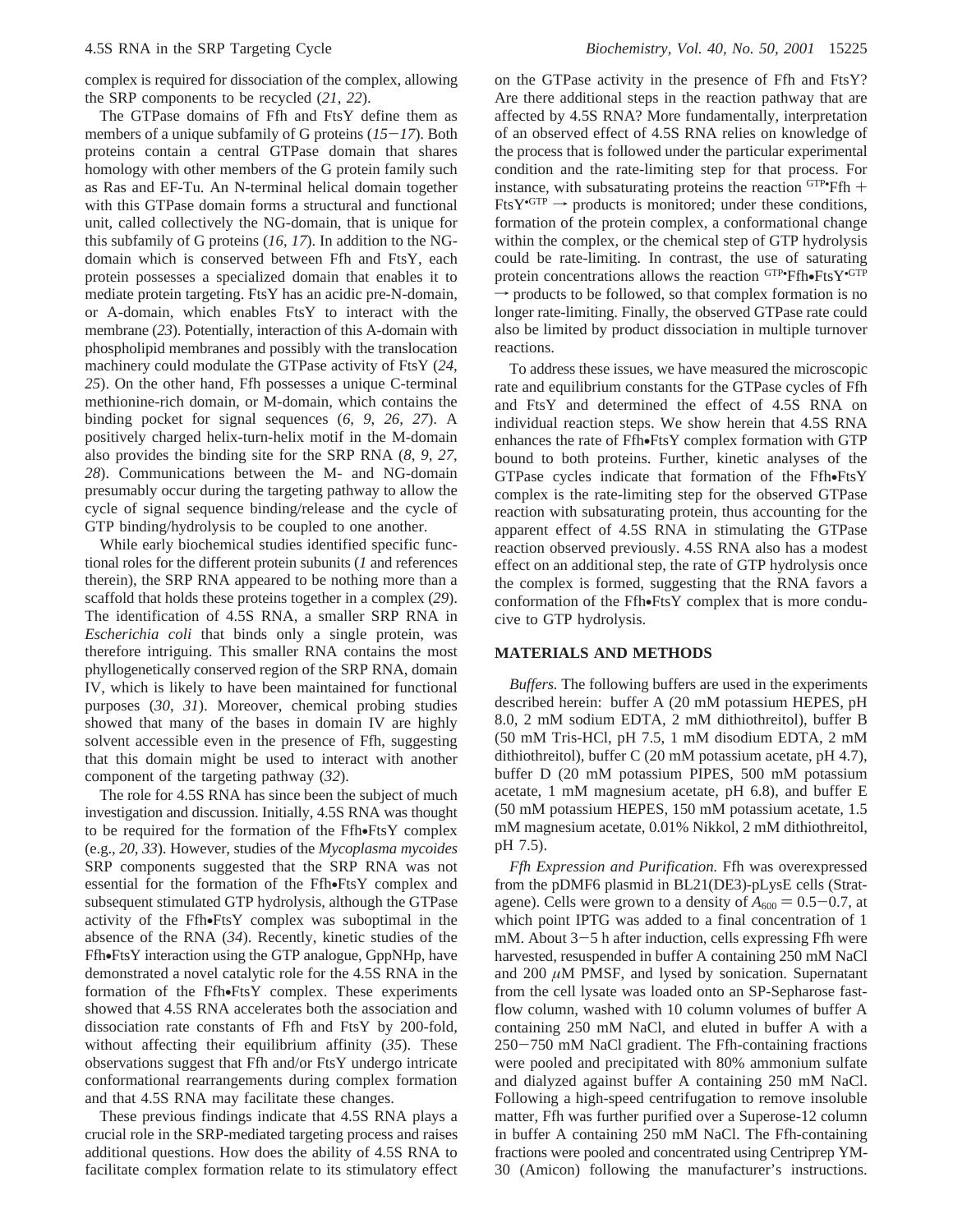Purified Ffh was stored at  $-20$  °C in buffer A containing 250 mM NaCl and 50% glycerol. The concentration of Ffh was determined by Bradford assays using an extinction coefficient of  $1.0A_{595} = 4.8 \mu M$  Ffh, derived from quantitative amino acid analysis.

*FtsY Expression and Purification.* A truncation mutant of FtsY, FtsY(47-497), was used in this study. The cloning, expression, and purification of this protein have previously been described (*24*). One additional purification step was added in the present study. As a final step in the purification, FtsY was loaded onto a MonoQ column (Pharmacia), washed with buffer B containing 150 mM NaCl, and eluted with buffer B over a gradient of 150-450 mM NaCl. Purified FtsY was stored at  $-80$  °C in buffer B containing 250 mM NaCl and 20% glycerol. The concentration of FtsY was determined from Bradford assays using an extinction coefficient of  $0.063A_{595} = 1 \mu g/mL$  FtsY, derived from quantitative amino acid analysis.

*4.5S RNA Expression and Purification.* DH5R cells containing the pSN1 plasmid (*36*) were grown to saturation in LB containing ampicillin (100 *µ*g/mL) and IPTG (1 mM). Cells were harvested, resuspended in buffer C, and extracted three times with an equal volume of acid phenol:chloroform (Ambion). The RNA was then precipitated by addition of 0.1 vol 3 M sodium acetate (pH  $5.0$ ) and  $0.6-1.0$  vol 2-propanol at  $-20$  °C overnight. The precipitated RNA was harvested by centrifugation at 10 000*g*, and the pellet was resuspended in water. At this stage, the only major contaminant was tRNA present in similar amounts relative to 4.5S RNA; this contaminant was removed by gel filtration with a TSK3000SW column in buffer D. The 4.5S RNA fractions were pooled and extracted twice with phenol/chloroform, precipitated in ethanol, and stored as ethanol precipitates at  $-20$  °C. The concentration of 4.5S RNA was determined from the absorbance at 260 nm, using an extinction coefficient of  $1.0A_{260} = 40 \mu g/mL (37)$ .

*Buffer Exchange of Ffh and FtsY.* All the functional assays described herein were carried out in buffer E unless otherwise specified. Ffh and FtsY were exchanged into buffer E using Bio-Gel P-6 DG spin columns (BioRad) following the manufacturer's instructions. Prior to functional assays, bufferexchanged protein samples were centrifuged at 300 000*g* in a TLA100 rotor for 1 h to remove potential aggregates, and the concentrations of the resulting protein solutions were determined using the Bradford assay as described above.

*General Kinetic Analysis for the GTPase Reaction.* GT-Pase reactions were performed at 25  $^{\circ}$ C using  $\alpha$ -<sup>32</sup>P-GTP or *γ*-32P-GTP (GTP\*) in buffer E. Reactions were initiated by addition of GTP. At specified times, an aliquot was removed from the reaction mixture and quenched in 0.75 M potassium phosphate, pH 3.3. Reaction substrates and products were separated by thin-layer chromatography (TLC; PEI Cellulose F). For  $\alpha$ -32P-GTP, 0.75 M potassium phosphate (pH 3.3) was used; for *γ*-32P-GTP, 1 M lithium chloride/0.3 M sodium phosphate (pH 3.8) was used. The developed TLC plates were quantified using a Molecular Imager System GS-363 (BioRad) or a Molecular Dynamics Storm 840.

The basal GTPase activities of Ffh and FtsY were measured in single turnover reactions, with trace amounts of GTP\* ( $\leq 0.1$  nM) and excess protein ( $\geq 10$  nM). These reactions can typically be followed to  $\geq 90\%$  completion, and the reaction time courses fit well to eq 1, in which Frac- (*S*) is the fraction of GTP\* at each time point, *a* is the fraction

$$
Frac(S) = (a - b) \exp(-k_{\text{obsd}}t) + b \tag{1}
$$

of GTP\* at the beginning of the reaction, *b* is the fraction of GTP<sup>\*</sup> at the reaction plateau ( $t \rightarrow \infty$ ), and  $k_{obsd}$  is the observed rate constant of the reaction. The slow reactions were typically linear for up to 24 h, and the reaction time courses were fit to eq 1 assuming an endpoint of  $b = 0.1$ , the endpoint usually observed in reactions that can be followed to completion.

The GTPase rate in the presence of both Ffh and FtsY needed to be measured by multiple turnover reactions, as described in the text. For these reactions, an excess of GTP doped with trace amounts of GTP\* was used. The initial linear portion of the time course, in which  $\leq 15\%$  of GTP has reacted, was fit to eq 1 assuming an endpoint of  $b =$ 0.1.

To know what situations could give rise to a burst phase in the multiple turnover reaction shown in Figure 8, the time course of this reaction was also fit to eq 2, in which *a* is the amount of GTP hydrolyzed during each turnover,  $k_1$  is the

[GTP] hydrolyzed = 
$$
a[(1 - e^{-k_1 t}) + k_2 t]
$$
 (2)

reaction rate during the first turnover, and  $k_2$  is the steadystate reaction rate during subsequent turnovers. The value of *a* was fixed at 40  $\mu$ M, twice the concentration of the Ffh•FtsY complex available during this experiment, because two GTPs are hydrolyzed from the Ffh•FtsY complex during each turnover. The values of  $k_1$  were fixed at 5-, 10-, and 20-fold relative to that of  $k_2$  in the fits shown in Figure 8. Similar results were obtained from the simulation of the time course of this reaction, in which we varied the relative values of  $k_1$  and  $k_2$  but fixed all of the other rate and equilibrium constants for GTP binding to Ffh and FtsY and for Ffh-FtsY association that have been determined independently (not shown; Berkeley Madonna v8.0)

*Determination of GTP and GDP Affinities.* The affinity of Ffh and FtsY for GTP can be determined from the dependence of the observed reaction rate on protein concentration according to eq 3. In this equation,  $k_{obsd}$  is the observed rate constant at a particular protein concentration,

$$
k_{\text{obsd}} = k_{\text{max}} \times \frac{\text{[Ffh]}}{K_{1/2} + \text{[Ffh]}}
$$
  
or 
$$
k_{\text{obsd}} = k_{\text{max}} \times \frac{\text{[FtsY]}}{K_{1/2} + \text{[FtsY]}}
$$
(3)

*k*max is the maximal rate constant with saturating protein, and  $K_{1/2}$  is the protein concentration that provides half the maximal rate. Because the chemical step is rate-limiting for the basal GTPase reactions (see Results),  $k_{\text{max}}$  is equal to the rate constant for the reaction of the  $GTP$ • $Ffh$  or  $FtsY$ • $GTP$ complex, and  $K_{1/2}$  is equal to the dissociation constant of GTP for Ffh or FtsY.

The affinity of GDP for Ffh was determined by inhibition methods (eq 4). The observed rate constant of the reaction Ffh + GTP<sup>\*</sup>  $\rightarrow$  products ( $k_{obsd}$ ) was determined at varying GDP concentrations, and the [GDP]-dependence was fit to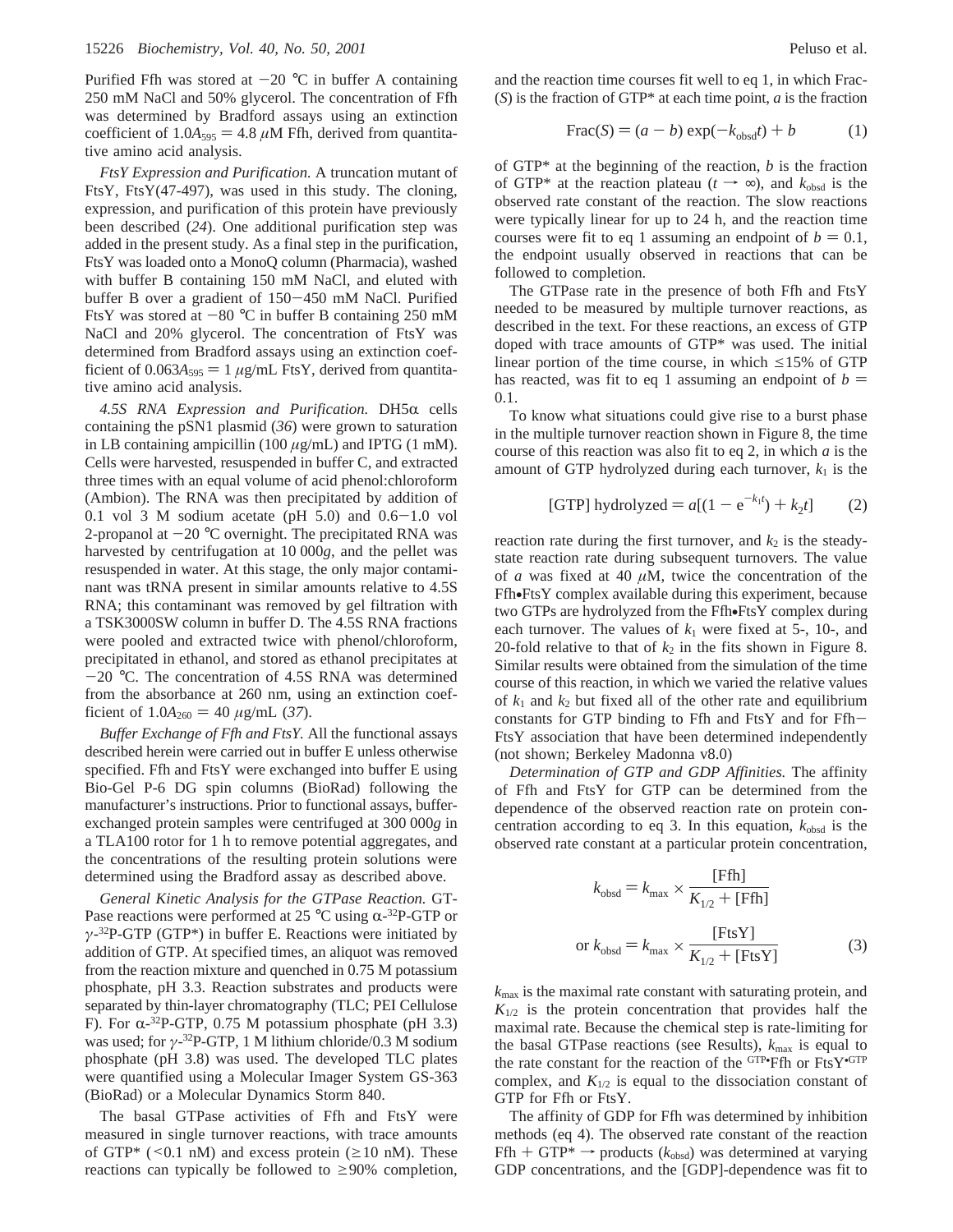eq 4b, derived from the model of eq 4a. In eq 4b,  $k_0$  is the rate of the reaction in the absence of GDP, and  $K_i$  is the inhibition constant of GDP. With subsaturating Ffh, *K*<sup>i</sup> is equal to the equilibrium dissociation constant of GDP.

$$
\text{Ffh} + \text{GTP*} \xrightarrow{k_0} \text{products}
$$
\n
$$
K_i \Bigg|_{\text{E} \text{GDP}} \xrightarrow{\text{GDP*}} \text{Ffh}
$$
\n
$$
(4a)
$$

$$
k_{\text{obsd}} = k_0 \times \frac{K_{\text{i}}}{\text{[GDP]} + K_{\text{i}}}
$$
 (4b)

*Determination of the Rate Constant for Ffh*-*FtsY Association.* Ffh-FtsY association was monitored using a fluorescence assay described previously (*12*, *35*). All experiments were performed in a Kintec stopped-flow apparatus at 25 °C in buffer E. Reactions were initiated by rapidly mixing the proteins with 1 mM GTP $-Mg^{2+}$ , and the time course for the change in tryptophan fluorescence of FtsY was monitored to obtain the observed rate constants at varying Ffh concentrations ( $k_{obsd}$ ). The [Ffh]-dependence of  $k_{\text{obsd}}$  values was fit to eq 5, in which  $k_4$  is the rate constant for association of  $GTP$ • $Ffh$  with  $FtsY$ • $GTP$ ,  $k_{-4}$  is the rate constant for dissociation of the  $GTP$ • $Ff$ h• $Ff$ s $Y$ • $GTP$  complex, and  $k_c$  is the rate constant for hydrolysis of GTP from the and  $k_5$  is the rate constant for hydrolysis of GTP from the complex, as formation of the <sup>GDP•</sup>Ffh•FtsY<sup>•GDP</sup> leads to the<br>loss of fluorescence (see Figure 1 below) loss of fluorescence (see Figure 1 below).

$$
k_{\text{obsd}} = k_4[\text{Ffh}] + k_{-4} + k_5 \tag{5}
$$

*Determination of the Rate Constant for Disassembly of the* <sup>*GTP•Ffh•FtsY*•<sup>*GTP</sup> Complex*. The apparent disassembly of the <sup>GTP•</sup>Ffh•FtsY•<sup>GTP</sup> complex was monitored from the</sup></sup> the  $GTP$ • $Ff$ h• $Ff$ s $Y$ • $GTP$  complex was monitored from the disappearance of the fluorescence signal from this complex disappearance of the fluorescence signal from this complex and was carried out in a Kintec stopped-flow apparatus at 25 °C. The rate constant of this process was determined by a pulse-chase experiment depicted in eq 6a (*38*). The complex between Ffh and FtsY is first formed in the presence of GTP during  $t_1$ . At varying times,  $t_2$ , a 50-fold excess of GDP $\bullet$ Mg<sup>2+</sup> is then added to trap any protein that has dissociated. The time course of the reaction during  $t_2$  was fit to eq 6b, in which  $F_{obsd}$  is the observed fluorescence at a given time during  $t_2$ ,  $F_0$  is the fluorescence before the addition of chase,  $F_{t→∞}$  is the fluorescence level at the plateau, and  $k_{obsd}$  is the observed rate constant for disassembly of the complex.



$$
F_{\text{obsd}} = (F_0 - F_{t \to \infty}) \exp(-k_{\text{obsd}}t) + F_{t \to \infty} \qquad (6b)
$$

*Determination of the Rate Constant for GTP Hydrolysis from the Complex.* The rate constant for GTP hydrolysis was determined in multiple turnover reactions in the presence of a small fixed amount of Ffh and varying concentrations of FtsY, as described in the Results. The [FtsY]-dependence



FIGURE 1: Reaction scheme for the GTPase cycles of Ffh and FtsY. Each enzymatic species (Ffh, FtsY, or the Ffh•FtsY complex) is highlighted by the circles, with superscripts depicting the nucleotide cofactor bound to the protein and  $\pm R$  denoting the presence or absence of 4.5S RNA. The triangular cycles on the top left and right depict the basal GTPase cycles of Ffh and FtsY, respectively, with  $K_1$  and  $K_1'$  denoting the GTP dissociation constants,  $k_2$  and  $k_2$ <sup>'</sup> denoting the rate of GTP hydrolysis, and  $K_3$  and  $K_3$ <sup>'</sup> denoting the GDP dissociation constants for Ffh and FtsY, respectively. Formation of the complex between GTP•Ffh and FtsY•GTP is characterized by the association rate constant  $k_4$  and the dissociation rate constant *k*<sub>-4</sub>. The two bound GTPs are hydrolyzed from the GTP•Ffh•FtsY•GTP complex, which is represented collectively by a rate constant *k*<sub>s</sub><sup>2</sup> The <sup>P</sup><sub>\*</sub>GDP•Ffh•FtsY•<sup>GDP•P<sub>i</sub></sub> complex then dissociates</sup> rate constant  $k_5$ .<sup>2</sup> The <sup>P<sub>i</sub>-GDP•</sup>Ffh•FtsY<sup>•GDP•P<sub>i</sub> complex then dissociates with a rate constant  $k_6$ .</sup> with a rate constant  $k_6$ .

of the observed rate constant was fit to eq 2 described above. Unlike the situation in the basal GTPase reactions, dissociation of the  $GTP$ -frih• $F$ ts $Y$ <sup>• $GTP$ </sup> complex is slower than hydroly-<br>sis of  $GTP$  from this complex, as described in the Results sis of GTP from this complex, as described in the Results. Therefore, the  $K_{1/2}$  value obtained is most likely larger than the equilibrium dissociation constant of the complex. On the other hand, the maximal rate constant,  $k_{\text{max}}$ , is equal to the rate constant for GTP hydrolysis from the complex because product release is most likely not rate-limiting (see Results). This rate constant could still be limited by a conformational change prior to GTP hydrolysis or by the actual chemical step.

## **RESULTS**

Figure 1 depicts the individual microscopic steps in the GTPase reaction cycle of Ffh and FtsY that could potentially be affected by 4.5S RNA. Each of these proteins can bind and hydrolyze GTP without forming a higher-order complex (steps  $1-3$  for Ffh and  $1'-3'$  for FtsY). Ffh and FtsY, in their GTP-bound forms (<sup>GTP•</sup>Ffh and FtsY<sup>•GTP</sup>, respectively), associate with one another to form the  $GTP$ • $Ff$ h• $FfsY$ • $GTP$ <br>complex (step 4)  $GTP$  is then hydrolyzed by both proteins complex (step 4). GTP is then hydrolyzed by both proteins to yield the  $\frac{GDP \cdot P_1 \cdot Ff}{P}$  for  $F$ ts  $Y^{\cdot GDP \cdot P_1}$  complex (step 5),<sup>2</sup> which then dissociates into the individual protein components (step 6). For simplicity, an alternative pathway for product dissociation, in which GDP and/or  $P_i$  first dissociates from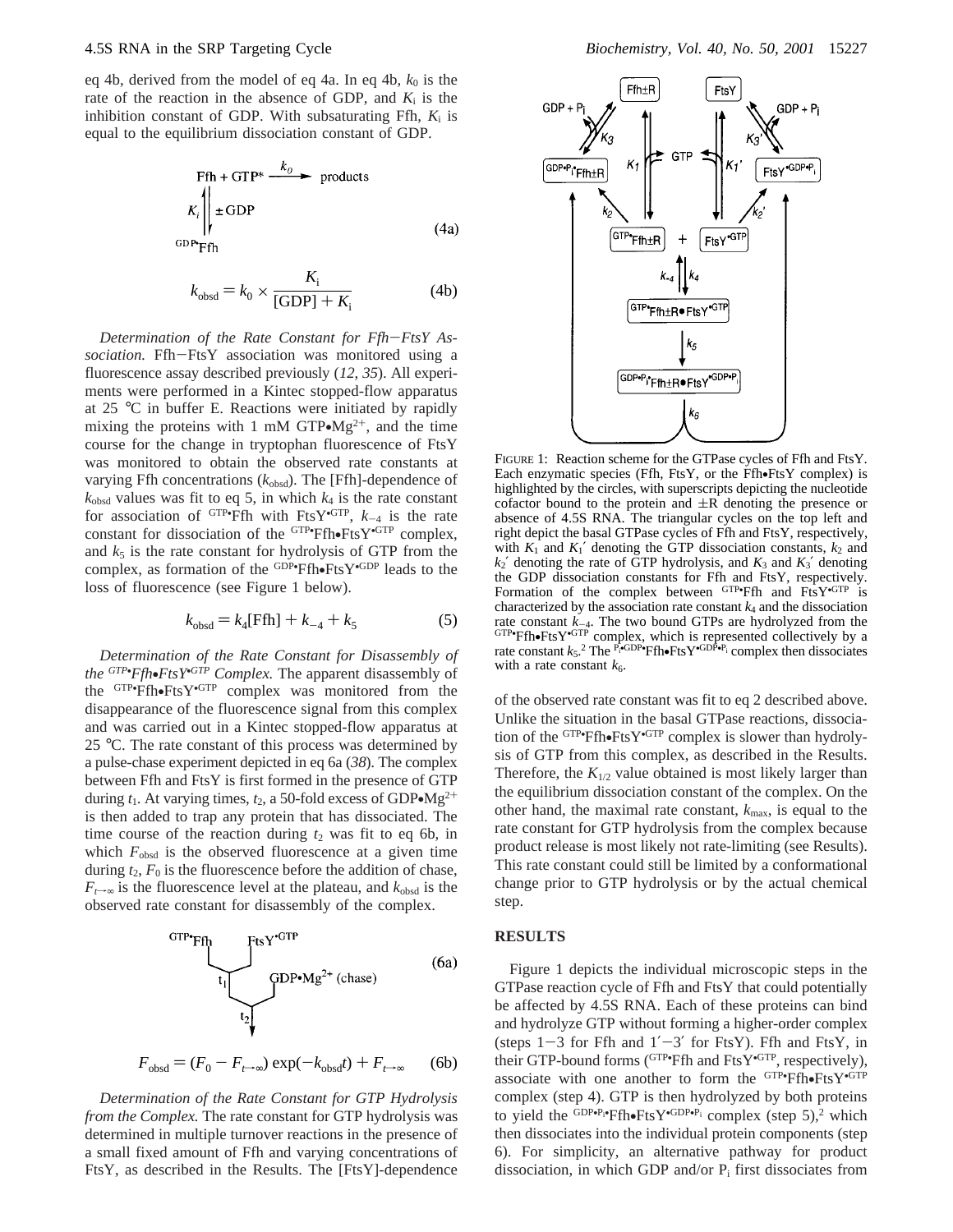the individual proteins followed by dissociation of the Ffh•FtsY complex, is not depicted. This simplification does not affect the conclusions from this study, because product dissociation is most likely not rate-limiting (see below).

We have determined the rate and equilibrium constants for these individual steps in the presence and absence of 4.5S RNA (depicted by the symbol  $\pm R$ ). An NH<sub>2</sub>-terminally truncated version of FtsY (residues 47-497) was used in this study. This truncated protein can interact with Ffh and bind and hydrolyze GTP in manners analogous to those of the full-length FtsY (*24*; see results below and Shan, S., unpublished results). However, the higher solubility of this truncated protein allowed us to vary the FtsY concentration over a wider range than is possible with full-length FtsY.

We first show that the RNA has no effect on the basal GTPase cycles of Ffh and FtsY. An effect of 4.5S RNA on formation of the <sup>GTP•</sup>Ffh•FtsY<sup>•GTP</sup> complex is then described.<br>The next section presents results that strongly suggest that The next section presents results that strongly suggest that GTP hydrolysis from the <sup>GTP•</sup>Ffh•FtsY<sup>•GTP</sup> complex is faster than dissociation of this complex: these experiments also than dissociation of this complex; these experiments also show that the 4.5S RNA has an additional effect on the rate of GTP hydrolysis once the complex is formed. Finally, we describe experiments that strongly suggest that product dissociation is not rate-limiting for the GTPase reaction of the  $GTP$ • $Ff$ h• $FtsY$ • $GTP$  complex, so that the observed effects of 4.5S RNA are unlikely to be exerted on these steps of 4.5S RNA are unlikely to be exerted on these steps.

4.5S RNA Does Not Affect the Basal GTPase Activity of *Ffh.* We first asked whether 4.5S RNA affects the GTP affinity and/or hydrolysis rate of Ffh (Figure 1, steps  $1-3$ ). To determine more accurately the low basal GTPase activity and to avoid complications from rate-limiting product dissociation, single turnover experiments were performed in which the reaction can be followed to completion (Figure 2). The observed rate constants were plotted as a function of the concentration of Ffh or Ffh• $R^3$  (Figure 3A). The concentration dependences are the same, within error, in the presence and absence of the 4.5S RNA (open vs closed symbols), indicating that the RNA has no effect on the basal GTPase activity of Ffh.

Analysis of these concentration dependences gave maximal rate constants ( $k_{\text{max}}$ ) of 0.093 and 0.092 min<sup>-1</sup> and  $K_{1/2}$  values (the concentration of Ffh or Ffh•R that provides the halfmaximal rate) of  $0.31$  and  $0.30 \mu M$  in the presence and absence of 4.5S RNA, respectively. The following strongly suggest that the chemical step, rather than GTP binding, is rate-limiting for the basal GTPase reactions of Ffh: (i) the second-order rate contant for the reaction  $GTP^* + FH$  (or  $Ffh\bullet R) \rightarrow$  products is 10<sup>2</sup>-fold slower than the rate of GTP



FIGURE 2: Single turnover assays for accurate determination of the low basal GTPase rates of Ffh and FtsY. **(**A**)** TLC analysis to follow the extent of a GTPase reaction, as described in Materials and Methods. A single turnover reaction of *γ*-32P-GTP in the presence of 10 *µ*M FtsY is shown. **(**B**)** The time course of the reaction shown in part A follows a single-exponential function. The data are fit to eq 1 (see Materials and Methods) and give an observed rate constant of  $5.7 \times 10^{-3}$  min<sup>-1</sup>. In the absence of protein, GTP hydrolysis is below our detection limit over the time scale of this experiment  $(\leq 10^{-5} \text{ min}^{-1}).$ 

binding to Ffh  $(5 \times 10^3 \text{ M}^{-1} \text{ s}^{-1} \text{ vs } 0.9 \times 10^6 \text{ M}^{-1} \text{ s}^{-1}; 11)$ , and (ii) the maximal rate constant for GTP hydrolysis,  $k_{\text{max}}$ , is  $5 \times 10^3$ -fold slower than the rate of GTP dissociation from Ffh  $(1.5 \times 10^{-3} \text{ s}^{-1} \text{ vs } 7.6 \text{ s}^{-1}; 11)$ . Therefore,  $K_{1/2}$  is equal to *K*1, the equilibrium dissociation constant of GTP from Ffh or Ffh•R, and  $k_{\text{max}}$  is equal to  $k_2$ , the rate constant for hydrolysis of GTP from the <sup>GTP•</sup>Ffh complex (Figure 1). These rate and equilibrium constants are summarized in Table 1.

An analogous experiment was performed for the basal GTPase reactions of FtsY (Figure 3B). Analysis of the FtsY concentration dependence gave a  $K_{1/2}$  value of 14  $\mu$ M and a maximal rate constant of  $0.012$  min<sup>-1</sup> with saturating FtsY. As with Ffh, the slow basal GTPase rate and the weak GTP affinity of FtsY strongly suggest that the chemical step is rate-limiting, so that  $K_{1/2}$  represents the GTP dissociation constant of FtsY  $(K_1)$  and  $k_{\text{max}}$  is the rate constant for GTP hydrolysis from the FtsY<sup>•GTP</sup> complex  $(k_2)$ .

To obtain additional evidence that 4.5S RNA does not affect the nucleotide affinity of Ffh, the affinity of GDP for Ffh (Figure 1, *K*3) was determined in the presence and absence of RNA using GDP as an inhibitor of the reaction Ffh + GTP<sup>\*</sup>  $\rightarrow$  products (Figure 4). The inhibition constant of GDP is the same, within error, with or without 4.5S RNA bound to Ffh (Figure 4, open and closed symbols; Table 1), indicating that 4.5S RNA does not affect the GDP affinity

<sup>&</sup>lt;sup>2</sup> Step 5 represents the hydrolysis of two GTP molecules from the  $GTP$ •Ffh•FtsY•GTP complex, and this step is denoted collectively with a rate constant  $k<sub>s</sub>$ . Studies using an XTP-specific mutant of FtsY. rate constant  $k_5$ . Studies using an XTP-specific mutant of FtsY, FtsYD449N, have shown that the maximal rate of GTP and XTP hydrolysis is similar with the Ffh/FtsYD449N combination (*10*). This suggests that the two GTPs are hydrolyzed with the same apparent rates, one from each protein within the complex. It is possible that each protein hydrolyzes a GTP with the rate constant  $k<sub>5</sub>/2$  within the complex; alternatively,  $k_5$  may represent a rate-limiting conformational change of the complex prior to fast hydrolysis of both GTPs.

<sup>3</sup> 4.5S RNA binds to Ffh with a dissociation constant of 5 nM (*1*). To ensure that all of the Ffh molecules are in the RNA-bound form in experiments that measure the rates or equilibrium for reactions of Ffh•R, at least 100 nM 4.5S RNA was used for Ffh concentrations below 100 nM, and a 2-fold excess of 4.5S RNA was used for Ffh concentrations above 100 nM.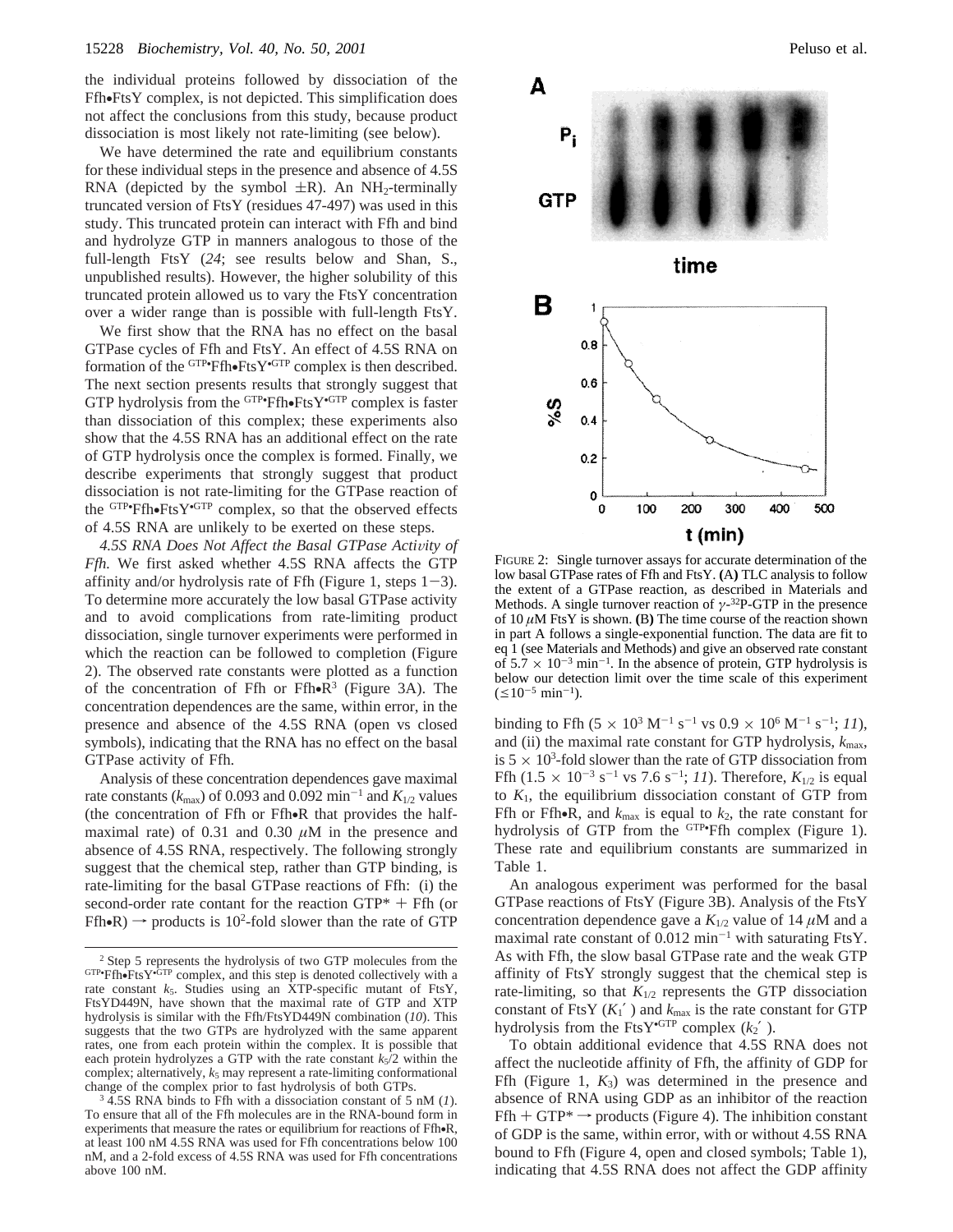

FIGURE 3: Basal GTPase reactions of Ffh and FtsY and the effect of 4.5S RNA. (A) [Ffh]-dependence of the observed rate constant of GTP hydrolysis in the presence  $(\bullet)$  and absence  $(\circ)$  of 4.5S RNA, determined as in Figure 2. These concentration dependences are fit to eq 3 (see Materials and Methods) and give maximal rate constants of  $k_{\text{max}} = 0.92$  and 0.93 min<sup>-1</sup> and  $K_{1/2}$  values of 0.31 and 0.30 *µ*M in the presence and absence of 4.5S RNA, respectively. (B) [FtsY]-dependence of the observed rate constant for GTP hydrolysis. The concentration dependence is fit to eq 3 (see Materials and Methods) and gives a maximal rate constant of 0.012 min<sup>-1</sup> and a  $K_{1/2}$  value of 14  $\mu$ M.

Table 1: Summary of Rate and Equilibrium Constants for the GTPase Cycle of Ffh and FtsY*<sup>a</sup>*

| $-4.5S$ RNA                                                                                                                 | $+4.5S$ RNA                                    |
|-----------------------------------------------------------------------------------------------------------------------------|------------------------------------------------|
| $0.30 \pm 0.05 \,\mu M$                                                                                                     | $0.31 \pm 0.05 \,\mu M$                        |
| $0.093 \pm 0.002$ min <sup>-1</sup>                                                                                         | $0.092 \pm 0.002$ min <sup>-1</sup>            |
| $0.20 \pm 0.10 \,\mu M$                                                                                                     | $0.32 \pm 0.08 \,\mu M$                        |
| $14 \pm 2 \,\mu M$                                                                                                          | $n.a.^c$                                       |
| $0.012 \pm 0.002$ min <sup>-1</sup>                                                                                         | $n.a.^c$                                       |
| $26 \pm 2 \mu M$                                                                                                            | $n.a.^c$                                       |
| $5.6(\pm 0.3) \times 10^3 \,\mathrm{M}^{-1}\,\mathrm{s}^{-1}$ $1.8(\pm 0.1) \times 10^6 \,\mathrm{M}^{-1}\,\mathrm{s}^{-1}$ |                                                |
|                                                                                                                             | $3.3(\pm 0.6) \times 10^{-3}$ s <sup>-1b</sup> |
| $0.12 \pm 0.01$ s <sup>-1</sup>                                                                                             | $0.71 \pm 0.03$ s <sup>-1</sup>                |
| $\geq$ 0.12 s <sup>-1d</sup>                                                                                                | $\geq$ 0.71 s <sup>-1d</sup>                   |
|                                                                                                                             | $1.2(\pm 0.1) \times 10^{-5}$ s <sup>-1b</sup> |

*<sup>a</sup>* The rate and equilibrium constants are defined in Figure 1. *<sup>b</sup>* Values of  $k_{-4}$  were determined with GppNHp (35). It is possible that the values with GTP are different, as there is a 10-fold faster association rate constant between Ffh and FtsY  $(k_4)$  with GTP than with GppNHp as the bound nucleotide. *<sup>c</sup>* n.a., not applicable as FtsY does not measurably interact with 4.5S RNA. *<sup>d</sup>* Only lower limits can be estimated for the values of  $k<sub>6</sub>$ , because product dissociation has not been directly measured and because these steps are most likely faster than  $k<sub>5</sub>$  (see text).

of Ffh either. The results in this section provide strong evidence that 4.5S RNA does not affect the basal GTPase reaction of Ffh.



FIGURE 4: 4.5S RNA has no effect on the affinity of GDP for Ffh. The observed rate constant for the reaction GTP\*  $+$  Ffh  $\rightarrow$  products ([Ffh]  $= 0.05 \mu M$ ) was determined at varying GDP concentrations in the presence  $(\bullet)$  and absence  $(\circ)$  of 4.5S RNA. The observed rate constants are normalized such that  $k_{\text{norm}} = 1$  in the absence of added GDP. The [GDP]-dependences are fit to eq 4, as described in Materials and Methods, and give inhibition constants of  $K_i$  = 0.32 and 0.20  $\mu$ M in the presence and absence of 4.5S RNA, respectively.

*4.5S RNA Accelerates the Association between Ffh and FtsY in Their GTP*-*Bound Forms.* In previous work, we demonstrated that 4.5S RNA accelerates the association between Ffh and FtsY (*35*). In this earlier work, the Ffh•FtsY complex was trapped using the nonhydrolyzable GTP analogue GppNHp, and complex formation was monitored using a fluorescence assay that follows the increase in the intrinsic tryptophan fluorescence of FtsY upon association with Ffh (*12*, *35*). To know whether the stimulatory effect of 4.5S RNA occurred with the GTP-bound form of the proteins, we used this fluorescence assay to determine the rate constant for association of  $GTP$ • $Ffh$  with  $FtsY$ • $GTP$  in the presence and absence of 4.5S RNA.4

4.5S RNA increases the rate constant for association of Ffh with FtsY in their GTP-bound forms by 400-fold, from  $5.6 \times 10^3$  M<sup>-1</sup> s<sup>-1</sup> to  $1.8 \times 10^6$  M<sup>-1</sup> s<sup>-1</sup> (Figure 5; Figure 1, *k*4). This effect is similar to the 200-fold acceleration of Ffh-FtsY association by 4.5S RNA with GppNHp bound to the proteins (*35*). Interestingly, these association rate constants are ∼10-fold faster with GTP than with GppNHp both in the presence and absence of RNA, indicating that formation of the Ffh•FtsY complex is sensitive to the chemical nature of the bridging atom between the  $\beta$ - and *γ*-phosphate.

*GTP Hydrolysis from GTP*• *Ffh*•*FtsY*•*GTP Is Faster than Dissociation of the Complex.* Previously, we have found that 4.5S RNA also accelerates dissociation of the Ffh•FtsY complex in the GppNHp-bound form (*35*). To ask whether

<sup>4</sup> There is substantial evidence that the fluorescence change of FtsY in the presence of Ffh and GTP (or GppNHp) arises from Ffh-FtsY association, not from GTP binding to FtsY in the presence of Ffh. First, in the absence of Ffh, GTP does not produce the large fluorescence change in FtsY as observed in the presence of Ffh (*12* and results not shown). Second, the high concentration of GTP used in the experiment of Figure 5 (1 mM) ensures that GTP binds to FtsY much faster than the observed rate of Ffh-FtsY association  $(k_{\text{on,app}}^{\text{GTP}} = 800 \text{ s}^{-1} \text{ vs } k_{\text{on,app}}^{\text{Ffh}}$  $\leq 14 \text{ s}^{-1}$ ;  $k_{\text{onapp}}^{\text{GTP}} = k_{\text{on}}^{\text{GTP}} \times \text{[GTP]}$ ;  $k_{\text{onamp}}^{\text{Ffh}} = k_{\text{on}}^{\text{Ffh}} \times \text{[Ffh]}$ ). Finally,<br>experiments in which GTP is probound to FteV and complex fermation experiments in which GTP is prebound to FtsY and complex formation is initiated by addition of  $Mg^{2+}$  yielded the same fluorescence change. We therefore attribute the FtsY fluorescence change to GTP-dependent complex formation between Ffh and FtsY.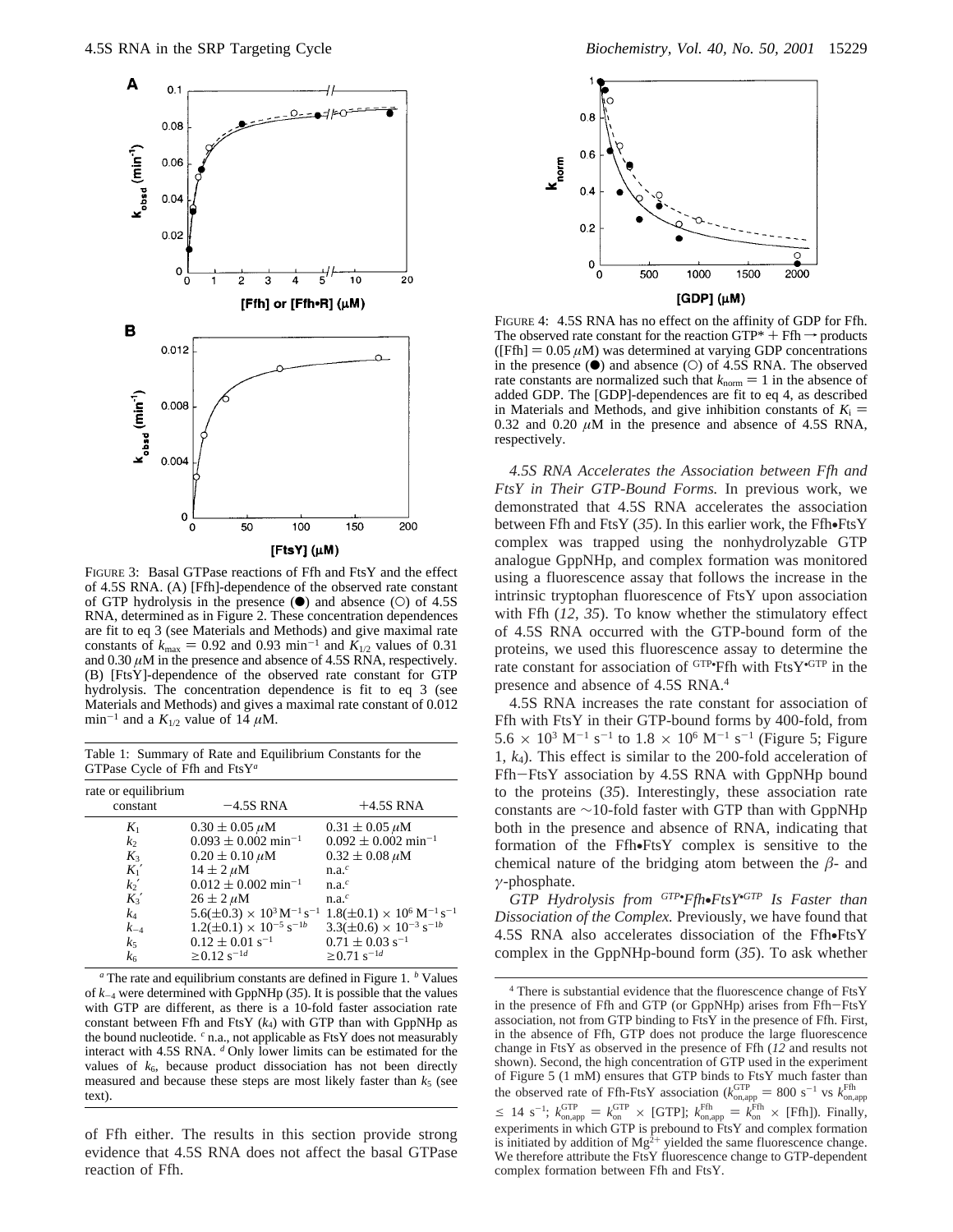

FIGURE 5: 4.5S RNA accelerates formation of the complex between  $GTP$ •Ffh and FtsY•GTP. The time course for formation of the  $GTP$ •Ffh•FtsY•GTP complex was monitored by the increase in FtsY  $GTP$ •Ffh•FtsY• $GTP$  complex was monitored by the increase in FtsY tryptophan fluorescence in the absence **(**A**)** and presence **(**B**)** of 4.5S RNA, shown for the reactions in the presence of 0.5 *µ*M FtsY and 9.1  $\mu$ M Ffh. These time courses are fit to single-exponential functions analogous to eq 1 in Materials and Methods and give observed rate constants of 0.15 and 15  $s^{-1}$  in the absence and presence of 4.5S RNA, respectively. Note the difference in time scales for the reactions in parts A and B. **(**C**)** [Ffh]-dependence of the observed association rate constants in the presence of  $0.5 \mu M$ FtsY with  $\Theta$  and without  $\Theta$  4.5S RNA present. The inset shows the data in the absence of 4.5S RNA on an expanded scale. The lines are fits of the data to eq 5 in Materials and Methods, which give association rate constants of  $k_4 = 5.6 \times 10^3$  and  $1.8 \times 10^6$  $M^{-1}$  s<sup>-1</sup> in the absence and presence of 4.5S RNA, respectively, and intercepts of  $(k_{-4} + k_5) = 1.0$  and 0.10 s<sup>-1</sup> in the presence and absence of 4.5S RNA, respectively.

the same effect also holds with GTP bound to the proteins, a pulse-chase experiment was carried out to determine the rate of disassembly of the <sup>GTP</sup>•Ffh•FtsY•<sup>GTP</sup> complex, which<br>can be monitored by decay of the fluorescence signal from can be monitored by decay of the fluorescence signal from this complex (see Materials and Methods). Unlike the



FIGURE 6: The effect of 4.5S RNA on the rate of apparent disassembly of the <sup>GTP•</sup>Ffh•FtsY•<sup>GTP</sup> complex, measured by pulse-<br>chase experiments as described in Materials and Methods. The data chase experiments as described in Materials and Methods. The data are fit to eq 6b (see Materials and Methods), which give apparent rate constants of 0.15 and 0.72  $s^{-1}$  in the absence and presence of 4.5S RNA, respectively.

previous observations, however, disassembly of the complex occurs with apparent rate constants of 0.15 and  $0.72 \text{ s}^{-1}$  in the absence and presence of 4.5S RNA, respectively<sup>5</sup> (Figure 6). These rate constants are more than 200-fold faster than the dissociation rates of the  $GppNHP$ • $Ffrb$ • $FtsY$ • $GppNHp$  complex<br>previously observed (35) In addition, the effect of 4.5S RNA previously observed (*35*). In addition, the effect of 4.5S RNA is much smaller, only 5-fold, in contrast to the 300-fold acceleration of complex dissociation by 4.5S RNA in the presence of GppNHp (*35*).

One explanation for these discrepancies is that decay of the fluorescence signal occurs not because of dissociation of the <sup>GTP•</sup>Ffh•FtsY<sup>•GTP</sup> complex  $(k_{-4})$ , but rather because<br>GTP is hydrolyzed to yield the <sup>GDP•</sup>Ffh•FtsY<sup>•GDP</sup> complex GTP is hydrolyzed to yield the  $GDP \cdot Ffh \cdot FtsY \cdot GDP$  complex  $(k_1)$  which rapidly dissociates and does not give a fluores- $(k_5)$ , which rapidly dissociates and does not give a fluorescence signal (*35*). This model can be tested by directly measuring the rate of GTP hydrolysis by the Ffh•FtsY complex and determining the effect of 4.5S RNA on this reaction. According to this model, the rate of GTP hydrolysis from the  $GTP$ •Ffh•Fts $Y$ • $GTP$  complex would be the same as the apparent rate of complex disassembly (Figure 6). Further the apparent rate of complex disassembly (Figure 6). Further, the 4.5S RNA would be predicted to have the same effect on this rate as that observed in Figure 6.

The rate constant for GTP hydrolysis was determined in the presence of a fixed small amount of Ffh and varying concentrations of FtsY (Figure 7). The concentration of FtsY was varied because its lower basal GTPase activity allows us to observe the reaction from the complex over a wider FtsY concentration range without interference from its basal GTPase reaction. Multiple turnover, instead of single turnover, experiments needed to be used to measure the stimulated GTPase reaction in the presence of both Ffh and FtsY, because interaction of Ffh with FtsY requires GTP bound to both proteins and because Ffh and FtsY have weak GTP affinities (Table 1,  $K_1$  and  $K_1'$ , respectively). Therefore, a high concentration of GTP in excess of the proteins was

<sup>&</sup>lt;sup>5</sup> Alternatively, the rate constant for decay of the <sup>GTP</sup><sup>•</sup>Ffh•FtsY<sup>•GTP</sup> notes that the Materials and Methods). complex, which is equal to  $k_{-4} + k_5$  (eq 4 in the Materials and Methods), can also be obtained from extrapolation of the Ffh concentration dependence of the observed association rate constants to zero (Figure 5). The *y*-intercept thus obtained is 1.0 and 0.10  $s^{-1}$  in the presence and absence of 4.5S RNA, respectively, in close agreement with the values obtained fromthe pulse-chase experiment.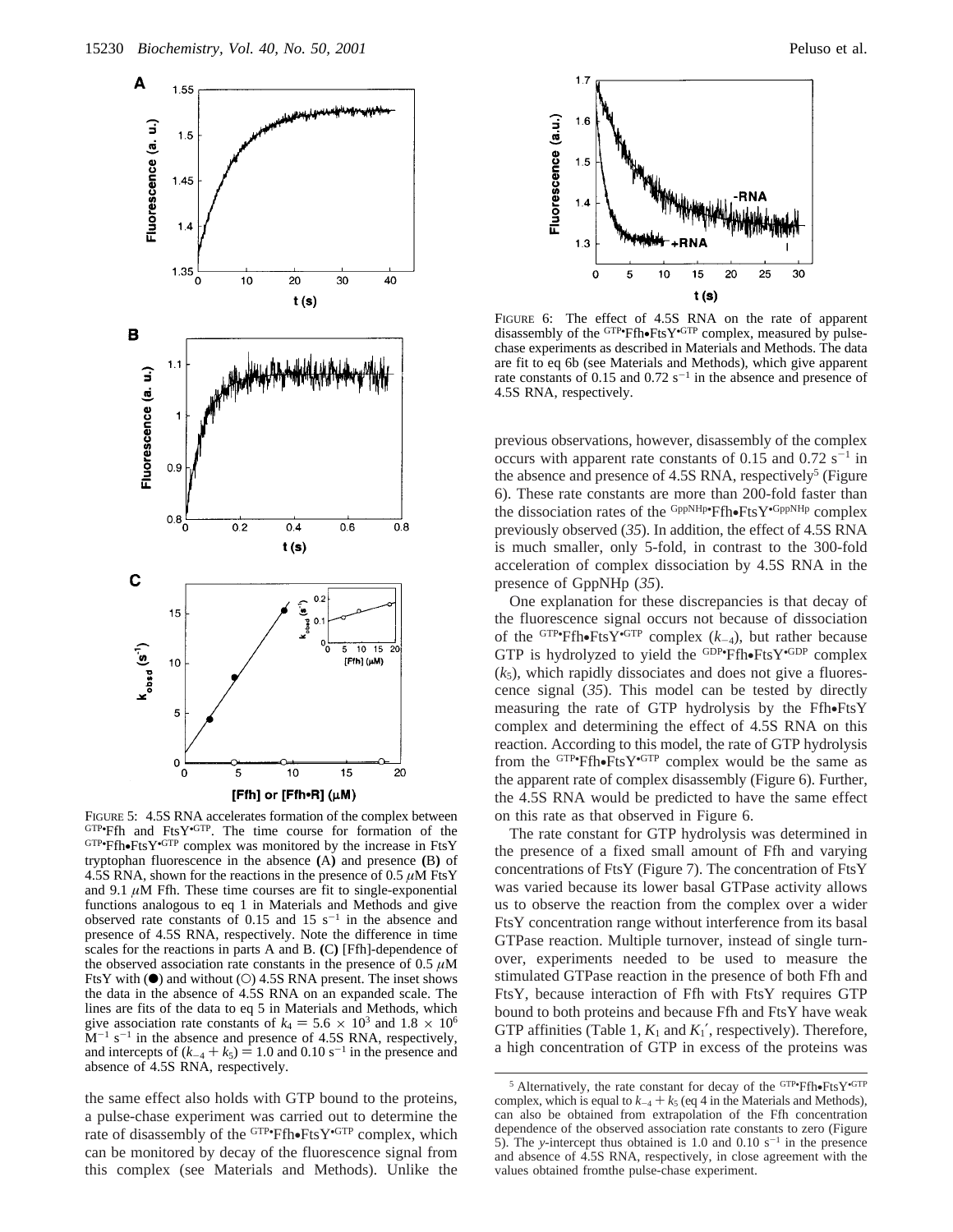

FIGURE 7: 4.5S RNA increases the rate of GTP hydrolysis from the <sup>GTP•</sup>Ffh•FtsY<sup>•GTP</sup> complex. The observed rate constant for the stimulated GTPase reactions is determined with a small fixed stimulated GTPase reactions is determined with a small fixed amount of Ffh and varying concentrations of FtsY in the presence ( $\bullet$ ) and absence ( $\circ$ ) of 4.5S RNA (0.1 and 0.5  $\mu$ M Ffh with and without RNA present, respectively), as described in Materials and Methods. The data are fit to eq 3 (see Materials and Methods), which give maximal rate constants of 0.71 and 0.12 s<sup>-1</sup> and  $K_{1/2}$ values of 1.6 and 11  $\mu$ M in the presence and absence of 4.5S RNA, respectively.

present to ensure that both proteins are in their GTP-bound forms.

The rate constant for the stimulated GTPase reaction increases with increasing FtsY below 1 *µ*M FtsY and saturates at higher concentrations (Figure 7). The maximal rate constants with saturating FtsY  $(k_{\text{max}})$ , which represent the rate constants for hydrolysis of GTP from the GTP•Ffh•FtsY•GTP complex ( $k_5$ ; see below for justification that  $k = k_0$ ) are 0.71 and 0.12 s<sup>-1</sup> in the presence and absence  $k_{\text{max}} = k_5$ , are 0.71 and 0.12 s<sup>-1</sup> in the presence and absence of 4.5S RNA, respectively. These rate constants are the same, within error, as the apparent rate constants for disassembly of the  $GTP$ • $Ff$ h• $FtsY$ • $GTP$  complex of 0.72 and 0.15 s<sup>-1</sup><br>observed in Figure 6. These results provide strong evidence observed in Figure 6. These results provide strong evidence that disappearance of the fluorescence signal from the  $GTP$ •Ffh•FtsY• $GTP$  complex in Figure 6 proceeds through by a hydrolysis of GTP from the complex  $(k_1)$  which is faster hydrolysis of GTP from the complex  $(k_5)$ , which is faster than dissociation of the <sup>GTP</sup><sup>•</sup>Ffh•FtsY<sup>•GTP</sup> complex  $(k_{-4})$ .<br>Further these results suggest that 4.5S RNA has an additional Further, these results suggest that 4.5S RNA has an additional effect on the rate constant for hydrolysis of GTP once the  $GTP \cdot \text{Ffh} \cdot \text{FtsY} \cdot \text{GTP}$  complex is formed.

Because multiple turnover reactions were monitored in this experiment, it is possible that steps after GTP hydrolysis, such as dissociation of the <sup>GDP•</sup>Ffh•FtsY<sup>•GDP</sup> complex  $(k_6)$ ,<br>are rate-limiting for the reaction  $GIP$ •Ffh•FtsY• $GIP \rightarrow$  products are rate-limiting for the reaction  $GTP \cdot Ff$ h $\cdot FfS \cdot F \cdot T$  products and that 4.5S RNA affects the product release steps instead and that 4.5S RNA affects the product release steps instead of the GTP hydrolysis rate. This possibility is tested in the experiments described below.

*Product Dissociation Is Not Rate*-*Limiting for the GTPase Reaction of the Ffh*•*FtsY Complex.* To test whether steps before or after GTP hydrolysis are rate-limiting, the time course for the reaction  $GTP \rightarrow Ff$ f  $F$ <sup>GTP</sup>  $\rightarrow$  products was monitored at sufficiently high Ffh and FtsY concentrations monitored at sufficiently high Ffh and FtsY concentrations relative to GTP, so that the presence of a burst phase could be readily detected. If steps after GTP hydrolysis were ratelimiting, then a burst of product formation followed by a slower reaction would be predicted. In contrast, a burst phase



FIGURE 8: The time course of GTP hydrolysis from the Ffh•FtsY complex shows no obvious burst phase. The reaction was carried out in the presence of 20  $\mu$ M Ffh, 79  $\mu$ M FtsY, and 250  $\mu$ M GTP; the high concentration of Ffh/FtsY relative to GTP is used to maximize the chance of observing the presence of a burst phase, as described in the text. The different symbols represent data from two independent experiments. The solid line is a fit of the initial part of the time course to a single-exponential function (eq 1 in Materials and Methods). The dashed lines are fits of the data to models in which a faster burst phase during the first turnover is followed by a slower steady-state rate (eq 2 in Materials and Methods), with the reaction rate during the burst phase  $(k_1)$  fixed at different values relative to the steady-state rate  $(k_2)$ :  $k_1 = 5k_2$  $(- - -); k_1 = 10k_2$  (…);  $k_1 = 20k_2$  ( $- \cdot - \cdot -$ ).

would not be observed if steps prior to GTP hydrolysis were rate-limiting.

Under these conditions, the initial time course for the GTPase reaction of the Ffh•FtsY complex is consistent with a single-exponential rate without exhibiting a burst phase (Figure 8, solid line). To explore under what situations a burst phase would be observed, the time course was fit to models in which there is a burst phase during the first turnover followed by a slower steady-state rate (Figure 8, dashed lines). The analysis indicates that significant deviations from the data would be observed if the rate constant during the burst phase  $(k_6)$  is  $\geq$  5-fold faster than the steadystate rate constant. Thus, the rate constant for product release is at least within 5-fold of that for the steps prior to GTP hydrolysis.

The following observations provide additional evidence that product dissociation is not likely to be rate-limiting. In single turnover experiments with a xanthosine triphosphate (XTP)-specific mutant of FtsY, FtsYD449N (*10*), the rate constant for XTP hydrolysis in the reaction GppNHp•Ffh• rate constant for XTP hydrolysis in the reaction <sup>GppNHp•</sup>Ffh•<br>FtsYD449N<sup>•XTP</sup>  $\rightarrow$  products is similar to the maximal rate of GTP hydrolysis observed in the multiple turnover reactions above (Shan, S., unpublished results). In contrast, a much faster single turnover rate would be observed if product release were rate-limiting. In addition, previous work has shown that GDP dissociation from Ffh and FtsY is fast, with rate constants of 14 and 5 s<sup>-1</sup>, respectively  $(11-13)$ , so that GDP release is not likely to be rate-limiting. Further, the GDP release is not likely to be rate-limiting. Further, the affinities of Ffh and FtsY for inorganic phosphate  $(P_i)$  are weak, with dissociation constants in the millimolar range even in the presence of GDP (data not shown), suggesting that  $P_i$  dissociation is also unlikely to be rate-limiting. Finally, there is strong evidence that a stable Ffh•FtsY complex does not appear to form with GDP as the bound nucleotide, even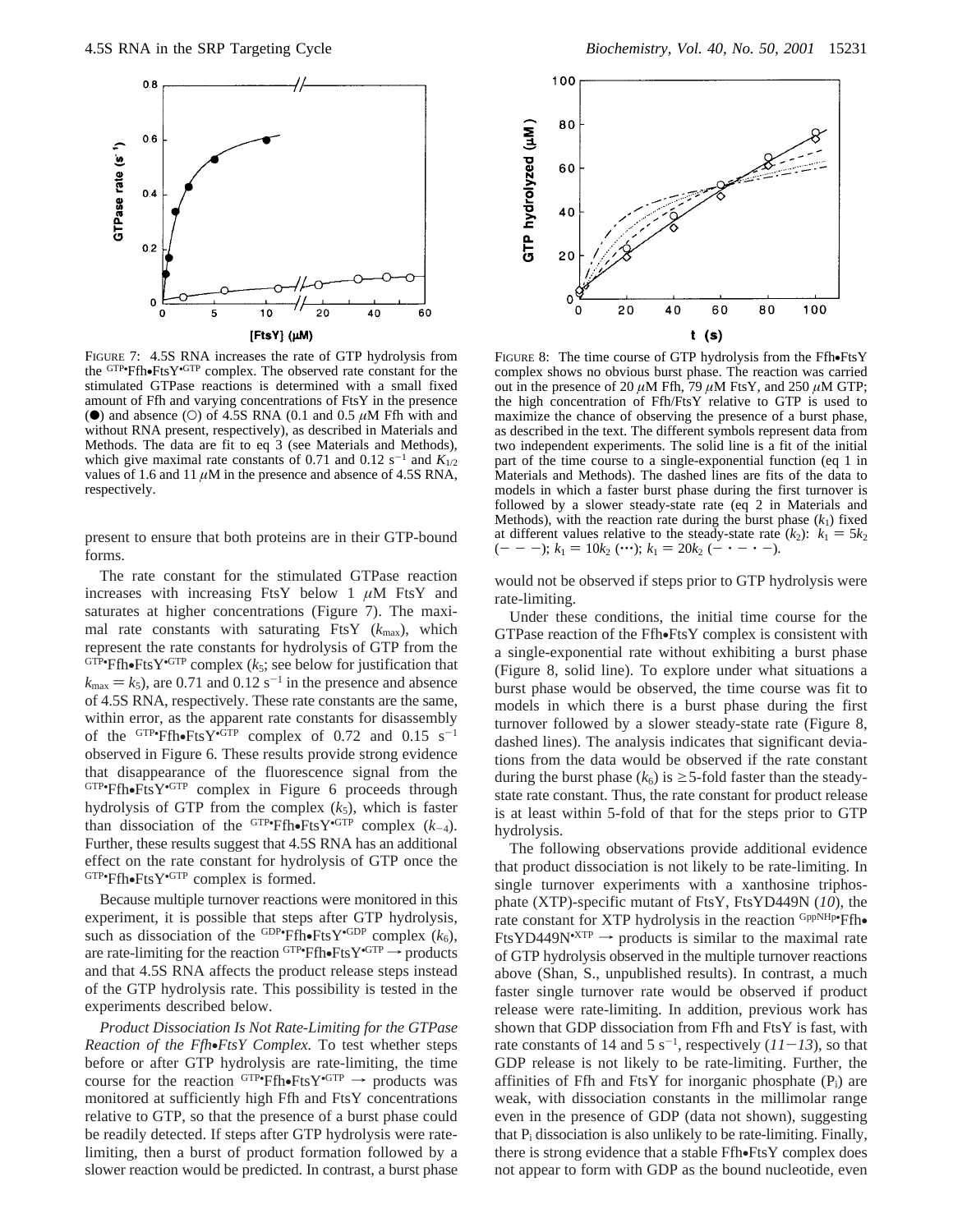

**Reaction Coordinate** 

FIGURE 9: Free-energy profile for the GTPase cycle upon interaction of Ffh with  $FtsY$  in the presence (solid line) and absence (dashed line) of 4.5S RNA. The individual rate constants are defined in Figure 1. The relative energy levels are shown for a standard state of 1 nM and were calculated from the rate constants in Table 1 using the equation  $\Delta G = -RT \ln(kh/k_B T)$ , in which  $R = 1.987$ <br>cal mol<sup>-1</sup> K<sup>-1</sup>,  $k_B = 3.3 \times 10^{-24}$  cal K<sup>-1</sup>,  $h = 1.58 \times 10^{-34}$  s, and cal mol<sup>-1</sup> K<sup>-1</sup>,  $k_B = 3.3 \times 10^{-24}$  cal K<sup>-1</sup>,  $h = 1.58 \times 10^{-34}$  s, and  $T = 298$  K. Note that the free energy levels for the GTP FfhoFtsY GTP  $T = 298$  K. Note that the free energy levels for the  $GTP$ **-Fin**•FtsY• $GTP$  complex are estimated from dissociation rate constants of the complex are estimated from dissociation rate constants of the Ffh•FtsY complex previously determined with GppNHp; the values for GTP are likely to be different, as described in the legend to Table 1.

in the presence of millimolar concentrations of  $P_i$ , suggesting that dissociation of  $GDP \cdot P_1 \cdot Ffh$  from  $FtsY \cdot GDP \cdot P_i$  is also fast and unlikely to be rate-limiting. Although a rate-limiting product release cannot be ruled out, all of the results obtained here and previously are consistent with the model that steps prior to GTP hydrolysis  $(k_5)$  are rate-limiting for the reaction  $GTP$ • $Ffh$ • $FtsY$ • $GTP$   $\rightarrow$  products. It is therefore unlikely that the observed effect of 4.58 RNA arises from an effect on the observed effect of 4.5S RNA arises from an effect on the product release steps.

## **DISCUSSION**

In this work, mechanistic analyses of the effects of 4.5S RNA on the GTPase cycles of Ffh and FtsY have provided insights into the role of 4.5S RNA in SRP-mediated targeting. The results also establish a framework that allows us to understand previous observations and to design and interpret future experiments.

To understand the role of a molecule in a biological process, it is crucial to know the thermodynamic and kinetic features of the process. The rate and equilibrium constants for the individual reaction steps described herein have allowed us to interpret the effects of 4.5S RNA in a unifying model that reconciles all of the previous observations (e.g., 20, 34, 35). Figure 9 shows a free-energy profile for the GTPase reaction upon interaction of Ffh with FtsY and summarizes the roles of 4.5S RNA in this reaction. The major effect of 4.5S RNA is to accelerate the formation of the  $GTP$ •Ffh•FtsY• $GTP$  complex 400-fold, as described herein and<br>in previous work (35; Figure 9, thick arrow) Importantly in previous work (*35*; Figure 9, thick arrow). Importantly, dissociation of the <sup>GTP</sup>•Ffh•FtsY<sup>•GTP</sup> complex is slower than<br>hydrolysis of GTP from this complex (Figure 9,  $k_0 > k_0$ ) hydrolysis of GTP from this complex (Figure 9,  $k_5 > k_{-4}$ ). Thus, with subsaturating proteins the association of Ffh with FtsY, rather than the chemical step of GTP hydrolysis, is the rate-limiting step for the observed GTPase reaction

(Figure 9, *k*4). This can account for the previously observed requirement of 4.5S RNA in the targeting reaction in vivo and the apparent stimulatory effect of this RNA on the GTPase reactions in the presence of both proteins in vitro (e.g. *20*, *34*).

Interestingly, the rate of complex formation with GTP bound to the proteins is 10-fold faster than previously observed with GppNHp bound, both in the presence and absence of 4.5S RNA, suggesting that complex formation is sensitive to the chemical nature of the atom bridging the  $\beta$ and *γ*-phosphate of GTP. Consistent with this, GTP*γ*S, in which one of the nonbridging phosphate oxygens of the *γ*-phosphate group is replaced by sulfur, does not support formation of a stable Ffh•FtsY complex as does GTP or GppNHp (unpublished results), suggesting that interactions with the nonbridging *γ*-phosphate oxygens are also crucial for formation of the complex. These observations strongly suggest that multiple interactions are made with the *γ*-phosphate group to provide the energetic driving force for complex formation. In contrast, the GTP and GDP affinities are indistinguishable for both Ffh and FtsY in their uncomplexed form, suggesting that no substantial interactions are made with the  $\gamma$ -phosphate group prior to complex formation. Together, these results strongly suggest that conformational changes involving residues surrounding the *γ*-phosphate occur within the GTPase active site of Ffh and/or FtsY upon interaction with one another. This is analogous to the regulatory mechanism of many other ATPase and GTPase proteins, in which the presence of the *γ*-phosphate group acts as a switch to induce conformational changes of the protein that turns the protein into its active form (e.g., *15*, *39* and references therein).

An additional step, GTP hydrolysis from the  $GTP$ **Ffh**•<br>s $Y^{\text{GTP}}$  complex is also moderately accelerated by 4.5S FtsY•GTP complex, is also moderately accelerated by 4.5S RNA (Figure 9, arrow in the peak on the right side). This effect suggests that 4.5S RNA also helps to form a more reactive conformation within the Ffh•FtsY complex that is conducive to GTP hydrolysis. It should be noted, however, that the reaction  $GTP \cdot FH \cdot F$  fis  $Y \cdot GTP \rightarrow$  products could still be limited by a conformational rearrangement within the limited by a conformational rearrangement within the complex or by the chemical step of GTP hydrolysis. It remains to be determined whether the observed effect of 4.5S RNA on this reaction arises from its stimulatory effect on the chemical reaction or from a catalytic effect on a conformational change within the complex analogous to its role in complex formation described here and previously (*35*).

The catalytic role of 4.5S RNA in mediating the interaction between Ffh and FtsY suggests that this molecule could serve as a regulatory factor for the SRP targeting cycle. The results herein describe differences in the presence and absence of 4.5S RNA. In vivo, however, 4.5S RNA would be bound to Ffh throughout the targeting cycle because of the tight Ffh-RNA association and because the affinity of Ffh for 4.5S RNA does not appear to be altered by additional components in the targeting pathway such as nucleotides, the SRP receptor, or the ribosome•nascent chain complex (*12*, *<sup>35</sup>*; results herein and Johnson, A. E., personal communication). Nevertheless, the function of this RNA could be regulated by additional components in the targeting pathway. Recent work showed that mutations in a conserved tetraloop region of 4.5S RNA disrupt the interaction of Ffh with FtsY (*33*), supporting the possibility that the function of this RNA can